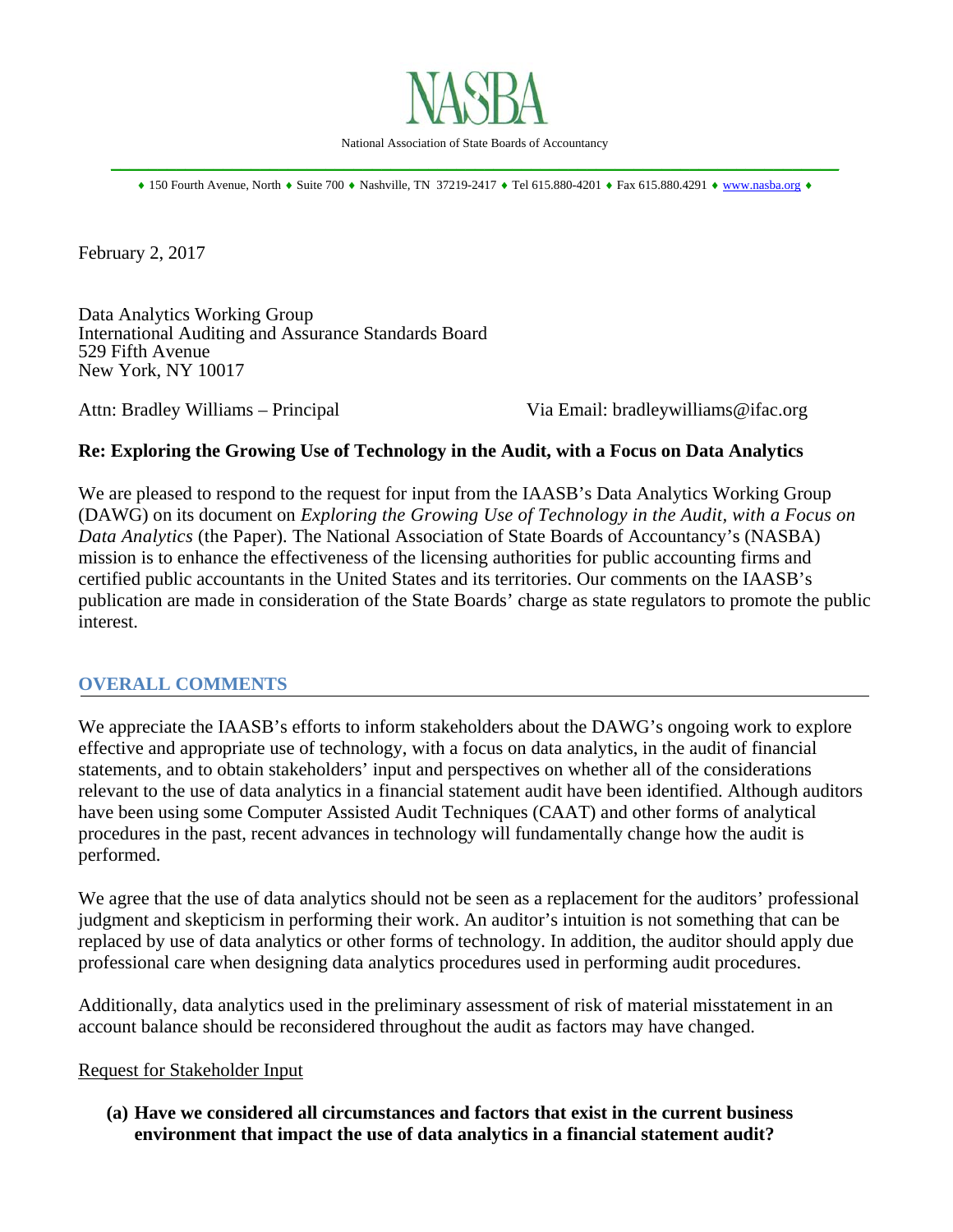Data Analytics Working Group, IAASB February 2, 2017 Page 2 of 5

We agree with the factors identified in the Paper and are providing additional factors that exist in the current business environment:

- The investment in re-training and re-skilling does not just apply to auditors but also to a broader audience including regulators, independent peer/quality control reviewers and members of audit committees.
- Regulators should be involved in the process of developing the standards for data analytics. For effective regulation, there should be a common definition of what constitutes "data analytics," and a benchmark around the level of reliance that can be placed on it.
- In companies with multiple locations and subsidiaries, data may originate from different sources/systems and, thus, is not uniform. Such data will need to be processed and formatted before the auditors can analyze it.
- There are cases when data provided to the auditors may originate from sources other than the general ledger and related systems and, thus, are not covered by existing audit procedures. Consequently, additional procedures will need to be performed by auditors to validate the accuracy and completeness of such data.
- The data required by the auditors may not originate in the accounting department and, as such, the management and the auditors may not fully understand the process for creating the data and the auditor may not understand the potential audit issues in the process.

# **(b) Is our list of standard-setting challenges accurate and complete?**

We agree with the factors you have outlined in the Paper and are providing additional factors to consider:

- Can the audit testing of internal controls and substantive procedures be fully replaced by use of data analytics or should it be viewed as a type of procedure?
	- o Are there any areas where data analytics should be required in a financial statement audit (e.g. completeness testing, test of details for large populations, journal entry testing, fraud testing, etc.)?
	- o Should data analytics be applied only to specific accounts?
	- o Should such procedures be designed differently for some financial statements versus others (e.g. income statement versus balance sheet)?
	- o Should data analytics be applied to the financial statement notes?
	- o How can data analytics be used to provide comfort over the qualitative disclosures (e.g. fair value measurement disclosures)?
	- o Can the auditor rely on a third party vendor solution or will the auditor be required to audit it?
- Group auditors should communicate their intent for component auditors' use of data analytics in the work being performed at other locations. Additionally, group auditors should understand the data analytics procedures performed by component auditors that may be done separately from the types of procedures performed at the group level to the extent necessary to carry out their responsibilities for the group audit.
- There is an increasing use of other technologies, such as "Blockchain," "Bitcoin" and "smart" contracts," which could potentially enable continuous auditing in the future. How will this impact audit procedures?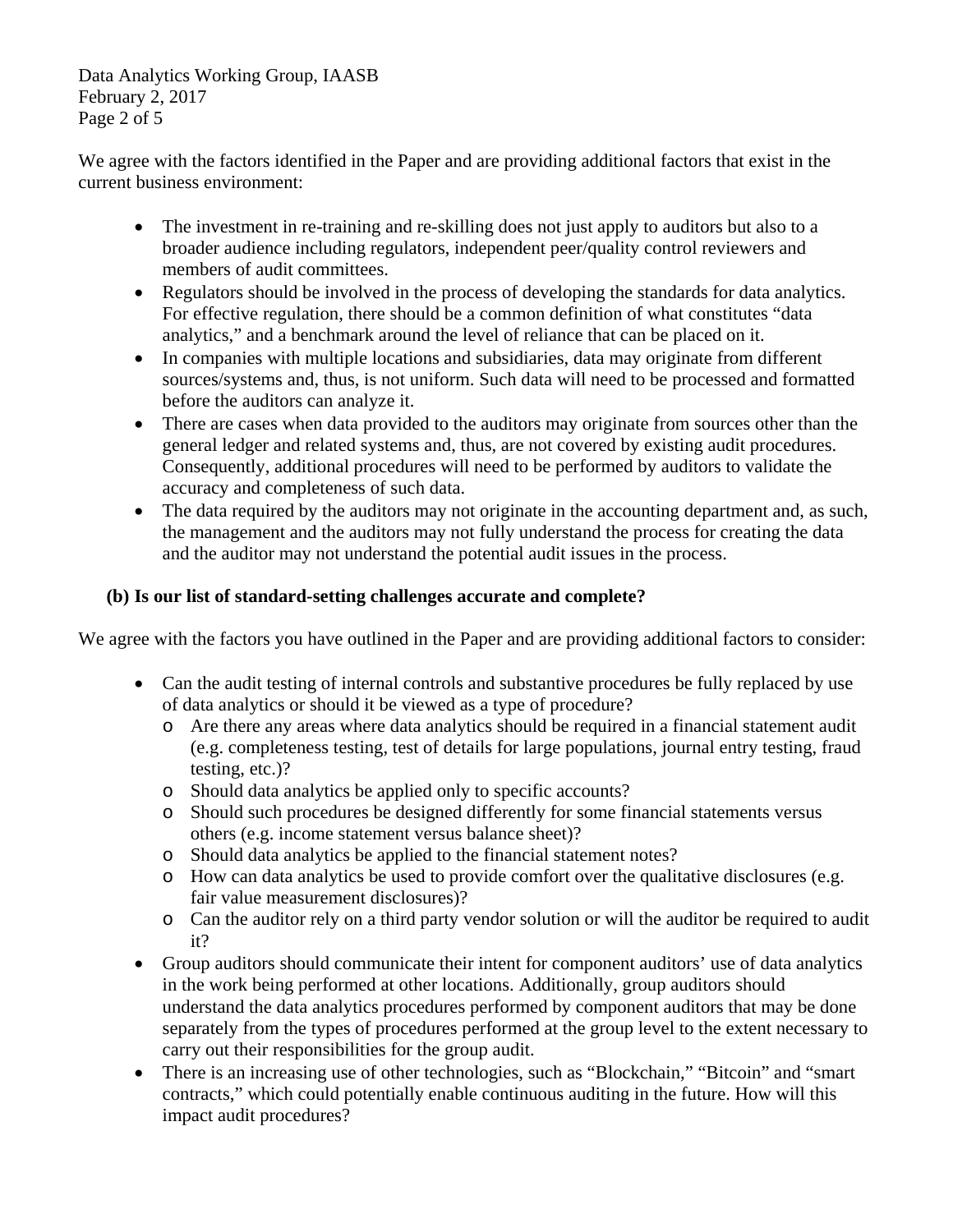Data Analytics Working Group, IAASB February 2, 2017 Page 3 of 5

- It is our understanding that large international accounting firms are currently developing new products and advisory services in data analytics and other technologies, such as artificial intelligence. If a non-audit client subsequently becomes an audit client, does this have regulatory implications (e.g. independence issues)?
- How should auditors validate data analytics technology before relying on it? Should standards be differentiated for internally developed tools versus tools developed by third party vendors?

### **(c) To assist the DAWG in its ongoing work, what are your views on possible solutions to the standard-setting challenges?**

- It is our understanding that many technological advancements are currently driven by large international accounting firms and academic institutions. Most of this information is proprietary and not available to the regulators and, as such, there is limited publicly available knowledge regarding what procedures constitute data analytics, how data analytics are to be applied in practice and how the standards should be changed. DAWG should encourage an open dialogue among the firms actively involved in innovations and the regulators to develop a framework for the use of data analytics.
- Changes in standards that may be suggested by the DAWG should consider the following:
	- o The use of data analytics may not be applicable to all audits.
	- o When data analytics procedures are used there should be a sufficient audit trail for a knowledgeable third party to understand the methodology used to support the conclusion reached.
	- o A robust review of how existing audit standards can be impacted by data analytics procedures and artificial intelligence should be performed prior to issuance of a final standard. We are aware of current situations where firms are using data analytics procedures on 100 percent of a population versus using sampling. In this situation, the auditors believe they have to revisit and "backfill" procedures in order to comply with existing standards that have not been changed to incorporate these new types of procedures. This is a simple example of documenting why a current sampling standard is not used, but there could be other less obvious situations where a current standard may not be complied with using data analytics.
	- o If an auditor elects to not use data analytics, will the audit be deemed to be ineffective or not compliant?

# **(d) Is the DAWG's planned involvement in the IAASB projects currently underway appropriate?**

- We believe DAWG's involvement in IAASB's ongoing projects and initiatives is appropriate.
- We also suggest that IAASB and IESBA should work together to assess and address potential issues related to independence, professional skepticism and quality control. For example, how should professional skepticism be applied in a highly automated environment where some functions are replaced by algorithms?
- **(e) Beyond those initiatives noted in the** *Additional Resources* **section of this publication, are there other initiatives of which we are not currently aware of that could further inform the DAWG's work?**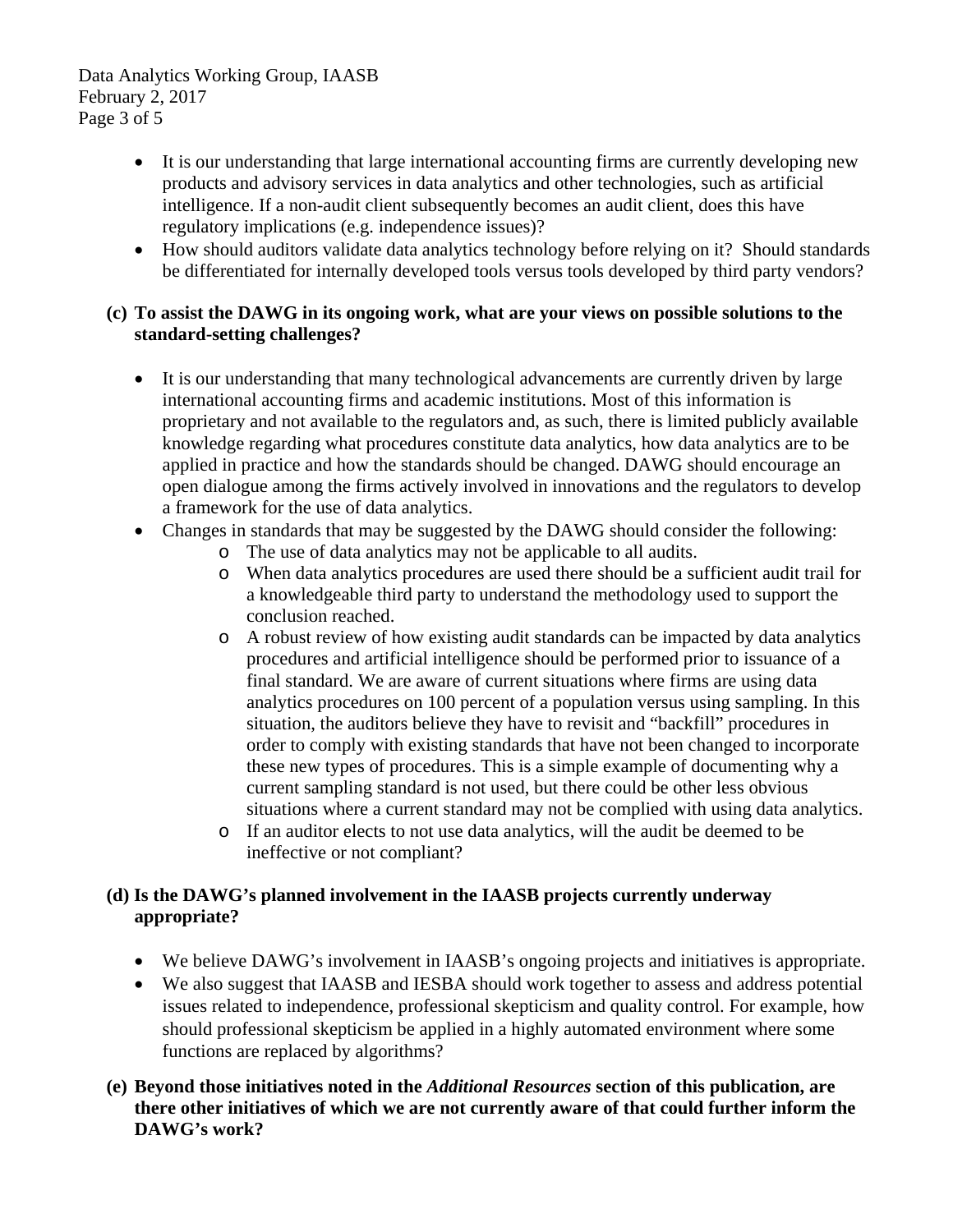Data Analytics Working Group, IAASB February 2, 2017 Page 4 of 5

- It is our understanding that large international accounting firms are currently developing new data analytics technologies, however, this information is not yet available to regulators.
- **(f) In your view, what should the IAASB's and DAWG's next steps be? For example, actions the IAASB and DAWG are currently considering include:** 
	- **(i) Focusing attention on revisions, where appropriate, to ISAs affected by the IAASB's current projects.**
	- **(ii) Exploring revisions to ISA 520.**
	- **(iii) Hosting one or more conferences with interested stakeholders to collectively explore issues and possible solutions to the identified challenges.**
	- **(iv) Continuing with outreach and exploration of issues associated with the use of data analytics in a financial statement audit, with a view towards a formal Discussion Paper consultation in advance of any formal standard-setting activities.** 
		- We agree with the actions IAASB and DAWG are considering as stated above.
		- As discussed above, it is our understanding that many technological advancements are currently driven by large international accounting firms, and academic institutions. Most of this information is proprietary and not available to the regulators and, as such, there is limited publicly available knowledge regarding what procedures constitute data analytics, how data analytics is to be applied in practice and how the standards should be changed. DAWG and IAASB should host roundtables encouraging sharing the information among the firms and regulators.
		- The growing use of complex technologies may require using specialists and experts during the audit. Thus, DAWG should consider the impact of new technologies on ISA 620 (Using the Work of Auditor's Experts).
		- DAWG should host a series of podcasts and webcasts to educate all stakeholders on developments in data analytics.
		- While large international accounting firms have access to the latest technology and have resources to hire experts in data analytics, medium and small size accounting firms may not have adequate resources. Currently, it is not clear whether third party providers will be developing tools that can be used by medium and small size firms. DAWG should consider developing additional guidance and host a series of podcasts and webcasts tailored to the medium and small size accounting firms.
		- At this point in time, we believe that the IAASB should closely monitor the developments in data analytics and gather further information through roundtables and discussions to develop a common framework for data analytics. Once more information is available to the regulators, we suggest that the IAASB ask for the stakeholders' input on whether the standards will need to be modified.
		- Additional resources for DAWG to consider: Several of the large international accounting firms have webcasts and other resources available to the public on their websites related to the use of data analytics by auditors and their clients.
		- We suggest that the IAASB and IESBA work together to assess and address potential issues with the use of data analytics.